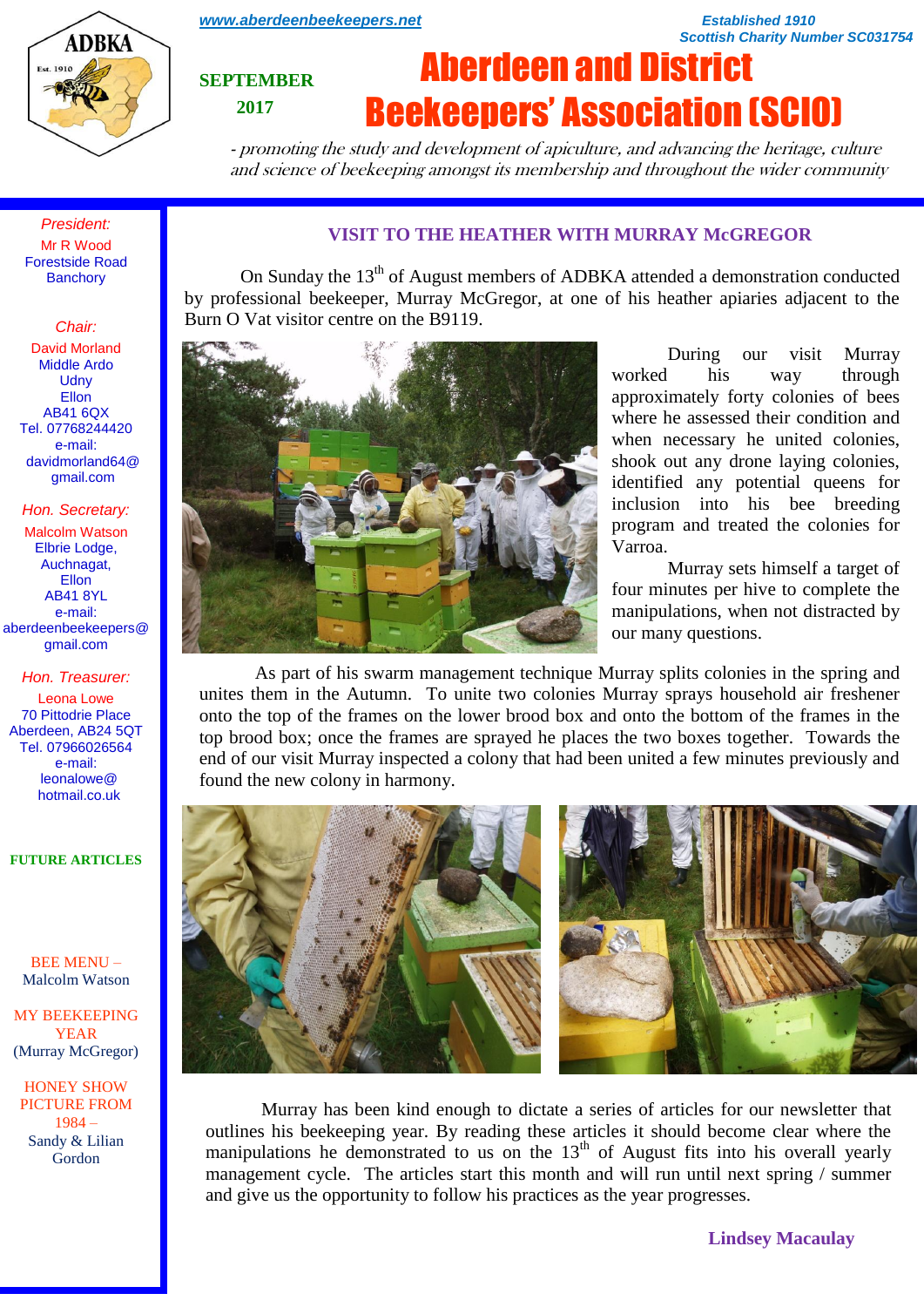## MY BEEKEEPING YEAR **By Murray McGregor, Professional Bee farmer.**

## **Foreword**

This article was dictated by Murray McGregor and is intended as an aid to my amateur beekeeping friends and colleagues. The article outlines the sequence of events that I undertake on an annual basis from the start of the beekeeping year in September through to the year end in August.

## **Introduction**

My introduction to beekeeping was through my Father.

My Father was cut off behind enemy lines in Burma by the Japanese during the Second World War, during this time he contracted Tuberculosis. After the war he returned to Scotland and decided to take up beekeeping on a part time basis to his main job as a bookkeeper for an electrical company. My parents would also grow and sell chrysanthemums from their one acre garden. In 1950 my father started off with twenty smith hives.

1955 saw an exceptional honey harvest in Scotland and my father averaged 200 Lbs of honey from each of his twenty colonies.

The winter of 1963 /1964 was a bad Nosema year which saw heavy bee losses.

In 1970 my father and mother had built up to 200 colonies which I helped out with, in the morning before going to school I'd have to disbud the chrysanthemums before school in the morning and then again when I returned back from school.

In the summer holidays from school and at the age of 14 I picked raspberries and saved enough money to purchase my own bee colonies, the honey proceeds I intended to sell to my father to supplement my pocket money. My father arranged for me to buy twelve colonies of bees in smith hives. When it came to securing the deal I had to leave the negotiations to my father, I had to stay outside the seller's house whilst my father went inside to secure the deal. My father came out of the house after a period of time to advise me the deal had been done and I was now the owner of my own twelve honey bee colonies in smith hives. My father advised me that my raspberry picking money had been enough to secure all twelve colonies; looking back I suspect my father put some of his own money towards the cost of the purchase to make up the shortfall. In any case I now had my own bees and the embryo of my current business was born.

At 17 years old I joined Shell as a merchant navy cadet, I stayed in the merchant navy for ten years. In 1984 / 1985 I left the merchant navy but on my last trip I managed to get Dad a place on the ship as a passenger and we sailed through the Panama canal to the West coast of America and Los Angeles.

In 1985 I left the merchant navy and returned to Coupar Angus and joined the family business.

1985 and 1986 were disastrous for the bees and many colonies died out. I returned to sea to get an income following these terrible years.

In 1988 my father had a honey jarring and selling business and I had 600 to 700 colonies.

I think it is realistic that one person and a labourer could have 800 hives. My own target for inspecting a hive is four (4) minutes per hive on average once I arrive on site. Most of our day is spent in travelling to and from the hive locations. I try and set a target of six (6) minutes per hive for my employees.

In 2016 we harvested a little over 50 tonnes of heather honey in what was a slightly above average year. Every year varies but I think this year we have produced more honey than anyone else in Europe.

We shall have approximately 3,500 colonies by next summer and over the year we utilize over 300 locations including winter, summer and heather moors. We have six employees who look after the bees and equipment; this is supplemented by part time employees during the busy times of year in the early summer and autumn.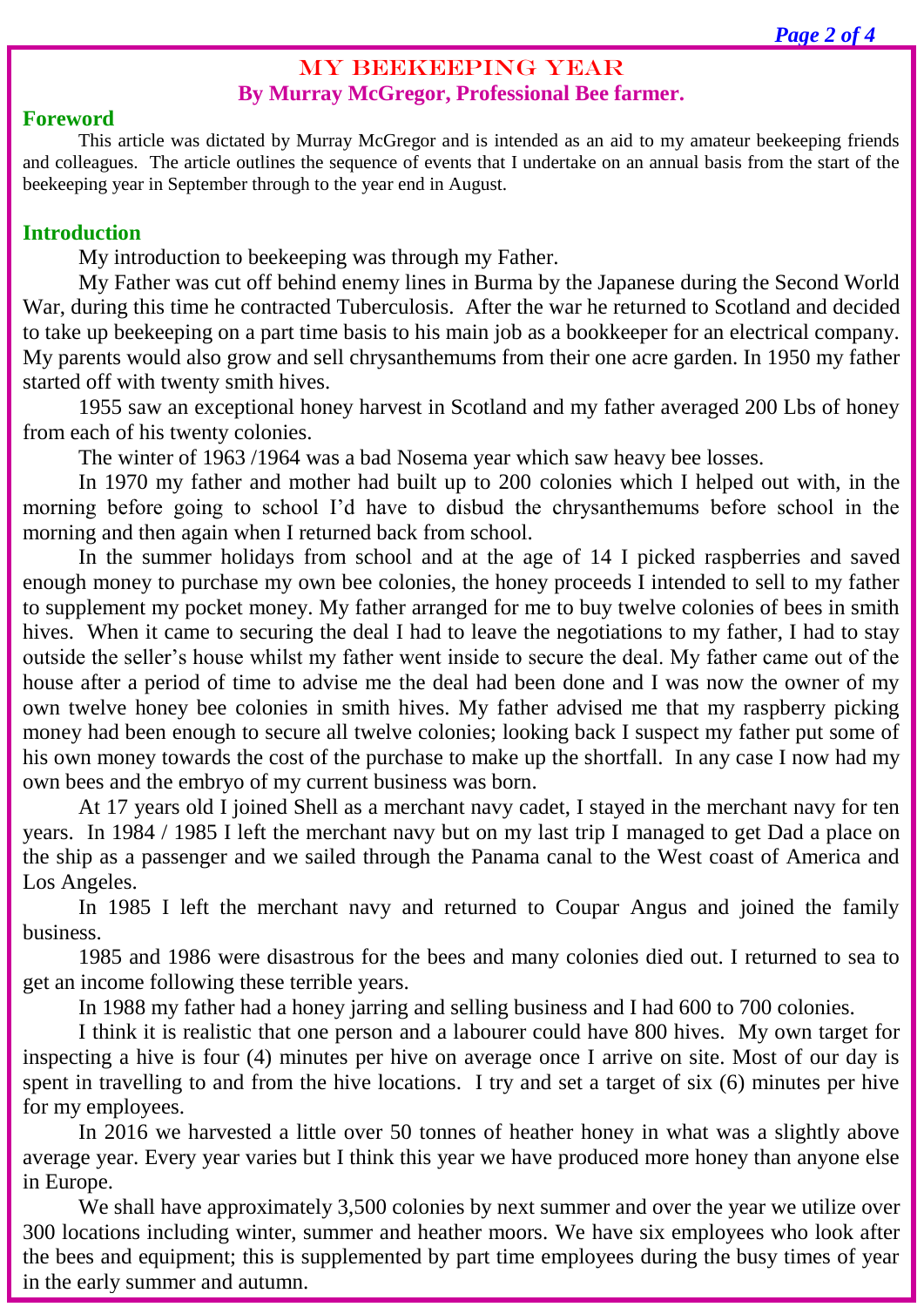Members of Tarland Bee Group will be giving a talk as part of the Tarland Food and Music Festival Bee Keeping Sunday Talk in the Community Garden 10–11am £3. Followed by 11 a.m. walk to Strathweltie.

No need to book viewing times at Strathweltie: starting at 11 am. Yvonne Davidson and Martin Leahy explain the basics of beekeeping and share some stories from the first few years of Tarland Bee Group. Swarm capture from chimney tops to hollow trees. Our 2017 queen rearing project and all the fun encountered rearing queens. It's been a busy few years and our new beekeepers are keen to share their experiences.

Following the talk you are welcome to join us on a walk up to Strathweltie to visit Ronnie Greenlaw, Strathweltie, Tarland, AB34 4YS. Ronnie has his whole family coming along to help for the day and is really looking forward to welcoming people to his Bee shed and demonstrating the whole honey extracting and bottling process. He also has an observation hive where you will be able to view bees at work through the glass and have no need to wear lots of gear. Honey tasting included, with a great variety of different honeys.

Viewing at Strathweltie will start at 11am and run for as long as is needed to show everyone round, there is no need to book.

## **SEPTEMBER 30th – 1 st OCTOBER**

SBA are running a two day classroom based course on swarm control at Elgin hosted by Moray Beekeepers.

Cost is £120, refreshments, lunch and notes are provided. For further info, please search under 'events' on the SBA website.

## **OCTOBER 7th – 2 P.M.**

Talk by Graeme Sharpe – 'My method of beekeeping'

Kinellar Community Hall, Fintray Road, Blackburn. AB21 0JQ

## **OCTOBER 21ST – 2 P.M. ABERDEEN AND DISTRICT BEEKEEPERS ASSOCIATION** HONEY SHOW

Kinellar Community Hall. AB21 0JQ

The annual honey show is the highlight of our year. Help make this year's show the most successful ever by setting aside your best jars of honey, cut comb, sections, mead, candles, handicrafts or wax, all of which can be entered.

It's not only fun to show some of the results of your hard work, but also to see what other members have managed to achieve with their year's beekeeping.

The honey show has dozens of entry classes and categories; there are lots of opportunities to get involved. As well as honey, you can enter beeswax, mead, art, needlework, baking, photographs and more. Don't forget our 'gift table', which consists of show entries that are subsequently gifted to a local charity.

Even if you're not able to enter this year, why not come along to see what it's all about? There'll be beekeeping equipment and books to browse, fine refreshments to enjoy and an opportunity to blether with other beekeepers about the highs and lows of the season.

## **YOUR ASSOCIATION NEEDS YOU**

Aberdeen and District Beekeepers' Association operates through the goodwill of those members who are prepared to give up a little of their time to keep the show on the road.

If you think you might be able to help out but want to know a bit more about what's involved, why not ring David Morland **on 07768244420 for a chat?**